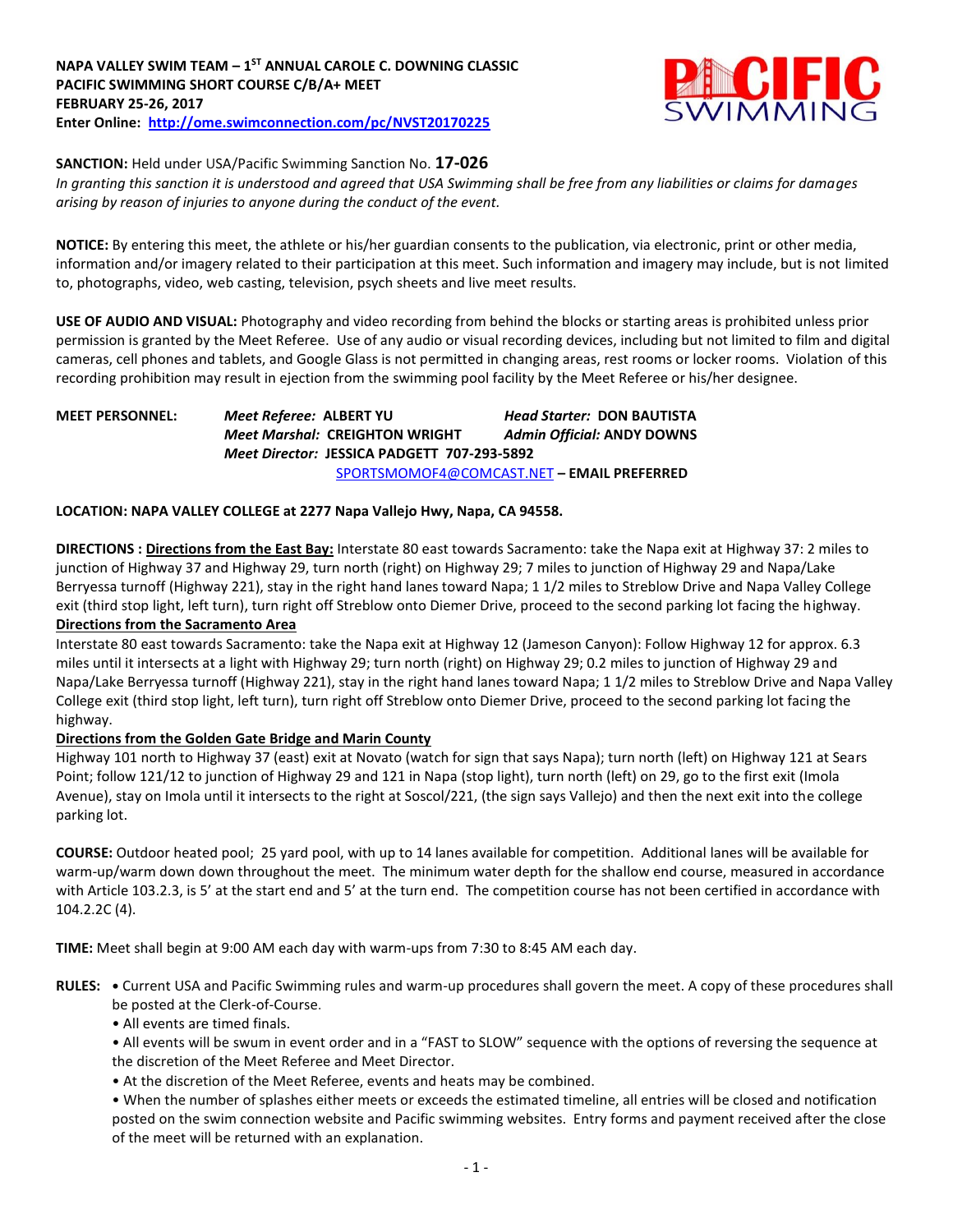- Athletes may enter more than four (4) events per day, but may only compete in a maximum of four (4) events per day.
- All athletes ages 12 and under should complete competition within four (4) hours.

• Entries shall be accepted until the number of splashes exceeds the estimated time line, per the "Four-Hour Rule," based on the athlete's age and gender.

- **•** If local conditions warrant it the Meet Referee, with the concurrence of the Meet Director, may require a mandatory scratch down. Immediate cash refunds shall be made for any mandatory scratches.
- **•** EXCEPT OPEN events, no-time entries shall be accepted and placed in the slowest heats.

• All OPEN events may be swum in alternate girls' and boys' heats, or in combined heats of girls and boys at the discretion of the Meet Referee and/or Meet Director.

• In order to enter the OPEN events, the athlete shall have met the listed qualifying time or have coach verification with the exception of the 200 IM. If the athlete's coach is to verify the athlete's ability to achieve the minimum entry time per Pacific Swimming Rule 4A2, please contact the Meet Director and Meet Referee.

- Athletes in the 500 and 1000 freestyle events shall provide their own lap counters and timers.
- Athletes entering the 400 I.M. shall have met the minimum time standards.
- **All coaches and deck officials shall display their current USA Swimming membership cards in a visible manner.**

**ATTENTION HIGH SCHOOL ATHLETES:** If you are a high school athlete in season, you need to be Unattached from this meet. It is the athlete's responsibility to be Unattached from this meet. You can un-attach at the meet if necessary. This does not apply to athletes swimming under the rules of the Nevada Interscholastic Activities Association (NIAA).

**UNACCOMPANIED ATHLETES:** Any USA Swimming athlete-member competing at the meet shall be accompanied by a USA Swimming member-coach for the purposes of athlete supervision during warm-up, competition and warm-down. If a coach-member of the athlete's USA Swimming Club does not attend the meet to serve in said supervisory capacity, it is the responsibility of the athlete or the athlete's legal guardian to arrange for supervision by a USA Swimming member-coach. The meet director or meet referee may assist the athlete in making arrangements for such supervision; however, it is recommended that such arrangements be made in advance of the meet by the athlete's USA Swimming Club Member-Coach.

**RACING STARTS:** Any athlete entered in the meet shall be certified by a USA Swimming member-coach as being proficient in performing a racing start, or shall start each race from within the water. When unaccompanied by a USA Swimming member coach, it is the responsibility of the athlete or the athlete's legal guardian to ensure compliance with this requirement.

**RESTRICTIONS:** • Smoking and the use of other tobacco products is prohibited on the pool deck, in the locker rooms, in spectator

seating on standing areas and in all areas used by athletes, during the meet and during warm-up periods.

- Sale and use of alcoholic beverages is prohibited in all areas of the meet venue.
- No glass containers are allowed in the meet venue.
- No propane heater is permitted except for snack bar/meet operations.
- All shelters shall be properly secured.
- Changing into or out of swimsuits other than in locker rooms or other designated areas is prohibited.
- No pets allowed on deck, other than service assistance animals.

• Destructive devices, to include but not limited to, explosive devices and equipment, firearms (open or concealed), blades, knives, mace, stun guns and blunt objects are strictly prohibited in the swimming facility and its surrounding areas. If observed, the Meet Referee or his/her designee may ask that these devices be stored safely away from the public or removed from the facility. Noncompliance may result in the reporting to law enforcement authorities and ejection from the facility. Law enforcement officers (LEO) are exempt per applicable laws.

**• ONLY HOSTING CLUB, VENDOR AND COACHES' TENTS ARE ALLOWED ON THE POOL DECK.**

## **• ONLY COACHES, ATHLETES, TIMERS AND MEET STAFF ARE ALLOWED BEHIND THE STARTING BLOCKS WHEN MEET IS IN SESSION.**

• Operation of a drone, or any other flying apparatus, is prohibited over the venue (pools, athlete/coach areas, spectator areas and open ceiling locker rooms) any time athletes, coaches, officials and/or spectators are present.

• No food, drink, cameras or any type of recording device are prohibited in the locker rooms.

**ELIGIBILITY:** • Athletes shall be current members of USA Swimming and enter their name and registration number on the meet entry card exactly as they are shown on their Registration Card. If this is not done, it may be difficult to match the athlete with the registration database. The meet host shall check all athlete registrations against the SWIMS database and if not found to be registered, the Meet Director shall accept the registration at the meet (a \$10 surcharge will be added to the regular registration fee). Duplicate registrations will be refunded by mail.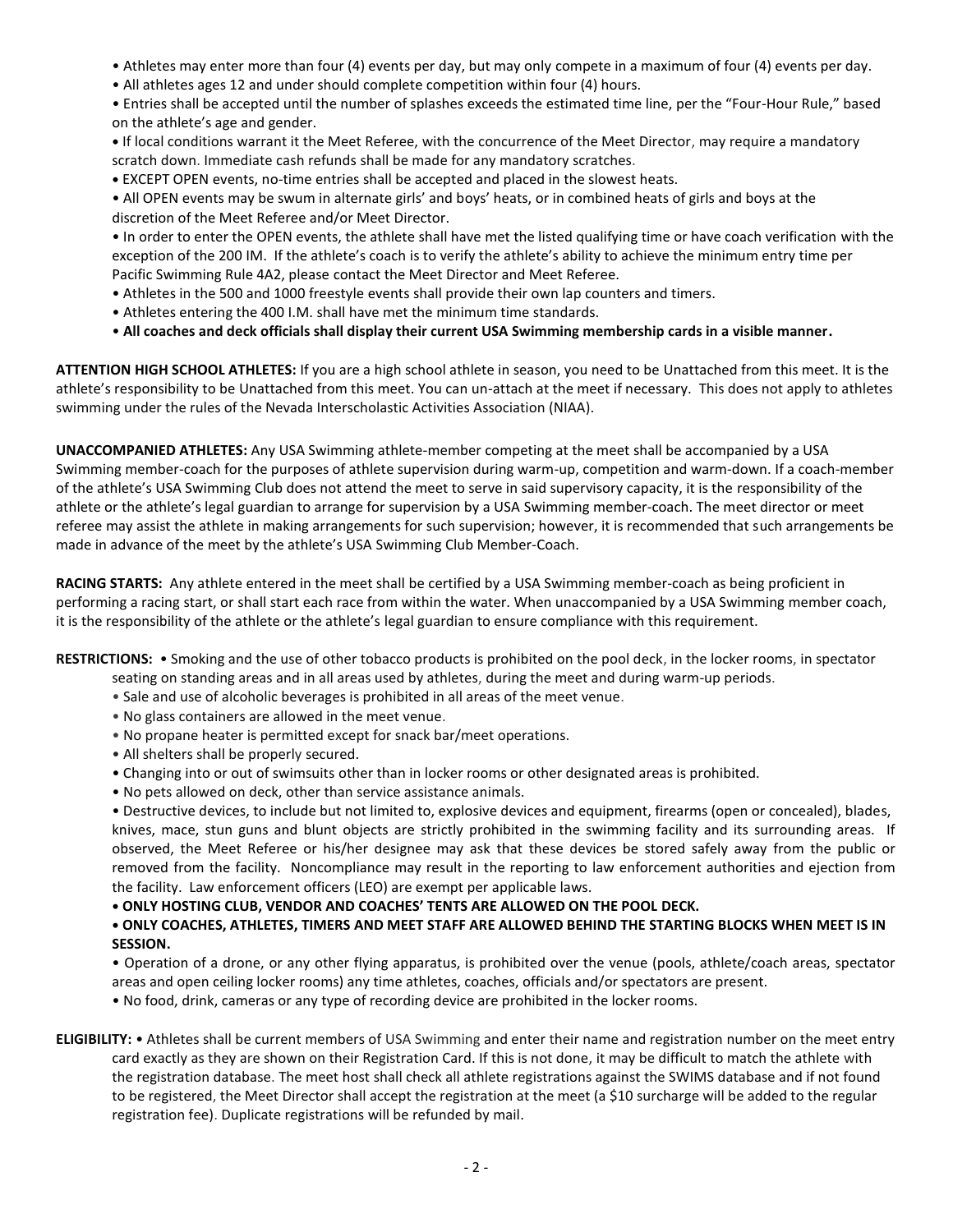• Athletes in the "A" Division shall have met at least the listed USA Swimming Motivational "A" minimum time standard. Athletes in the "B" Division shall have met at least the listed "B" minimum time standard. All entry times slower than the "B" time standard shall be in the "C" Division.

• Entries with **"NO TIME" will be ACCEPTED, EXCEPT IN OPEN EVENTS (OTHER THAN THE 200 IM). See Rules.**

• Entry times submitted for this meet may be checked against a computer database and may be changed in accordance with Pacific Swimming Entry Time Verification Procedures.

• Disabled athletes are welcome to attend this meet and should contact the Meet Director or Meet Referee regarding any special accommodations on entry times and seeding per Pacific Swimming policy.

- Athletes 19 years of age and over may compete in the meet for time only, no awards. Such athlete shall meet standards for the 17-18 age group.
- Age on the first day of the meet shall determine the athlete's age for the entire meet.

**ENTRY PRIORITY:** Entries from members of Zone 3 clubs (including unattached athletes training with those clubs) postmarked or entered on line by **January 23, 2017,** shall be given first priority for acceptance to the meet. All entries from other zones in Pacific Swimming or from other LSC's, postmarked or entered on line by the entry deadline shall be considered in the order they are received.

**ENTRY FEES:** \$4.00 per event plus an \$8.00 participation fee per athlete. Entries shall be rejected if payment is not sent at time of request. No refunds shall be made except mandatory scratch downs.

**ONLINE ENTRIES:** To enter online go t[o http://ome.swimconnection.com/pc/NVST20170225](http://ome.swimconnection.com/pc/NVST20170225) to receive an immediate entry confirmation. This method requires payment by credit card. Swim Connection, LLC charges a processing fee for this service, equal to \$1 per athlete plus 5% of the total Entry Fees. Please note that the processing fee is a separate fee from the Entry Fees. If you do not wish to pay the processing fee, enter the meet using a mail entry. **Entering online is a convenience, is completely voluntary, and is in no way required or expected of an athlete by Pacific Swimming.** Online entries shall be accepted through **Monday, February 13, 2017.**

**MAILED OR HAND DELIVERED ENTRIES**: Entries shall be on the attached consolidated entry form. Forms shall be filled out completely and printed clearly with athlete's best time. Entries shall be postmarked by midnight, **Monday, February 13, 2017** or hand delivered by 6:30 pm, Monday, February 13, 2017. No late entries shall be accepted. Requests for confirmation of receipt of entries should include a self-addressed envelope.

| Make check payable to: "Napa Valley Swim Team" or "NVST" |                                          |  |  |  |  |
|----------------------------------------------------------|------------------------------------------|--|--|--|--|
| <b>Mail entries to: Jessica Padgett</b>                  | Hand deliver entries to: Jessica Padgett |  |  |  |  |
| 120 W Macarthur Street                                   | 120 W Macarthur Street                   |  |  |  |  |
| Sonoma, CA 95476                                         | Sonoma, CA 95476                         |  |  |  |  |

**CHECK-IN:** The meet shall be deck seeded. Athletes shall check-in at the Clerk-of-Course. No event shall be closed more than 30 minutes before the scheduled start of the session. Close of check-in for all individual events shall be no more than 60 minutes before the estimated time of the start of the first heat of the event. Athletes who do not check in shall not be seeded and shall not be allowed to compete in that event.

**SCRATCHES:** Any athletes not reporting for or competing in an individual timed final event that they have checked in for shall not be penalized. Athletes who must withdraw from an event after it is seeded are requested to inform the referee immediately.

AWARDS: • Individual events: Ribbons shall be awarded to the 1<sup>st</sup>-8<sup>th</sup> place finishers in the "A," "B," and "C" divisions, for

- each event and age group (8 & U, 9-10, 11-12, 13-14, 15-16, 17-18).
- OPEN events shall be swum in combined heats, with no awards being given.
- "A" medals shall be awarded to athletes achieving new "PC-A" times swam during this meet only.

AWARDS SHALL BE PICKED UP ON SUNDAY, THE LAST DAY OF THE MEET, BY A CLUB'S COACH OR CLUB REPRESENTATIVE. AWARDS SHALL NOT BE MAILED. AWARDS THAT ARE NOT PICKED UP AT THE MEET (ONLY FOR ZONE 3 CLUBS) SHALL BE AVAILABLE AT THE NEXT ZONE 3 BOARD MEETING. NON-ZONE 3 CLUBS AND UNATTACHED ATHLETES SHALL COORDINATE WITH THE AWARDS DESK FOR PICK UP AND/OR DELIVERY OF AWARDS. FOR THOSE AWARDS NOT PICKED UP, PRE-PAID ENVELOPES SHALL BE PROVIDED. AWARDS SHALL NOT BE DISTRIBUTED INDIVIDUALLY THROUGHOUT THE MEET. **ADMISSION:** Free. A 2-day program will be available for \$5.00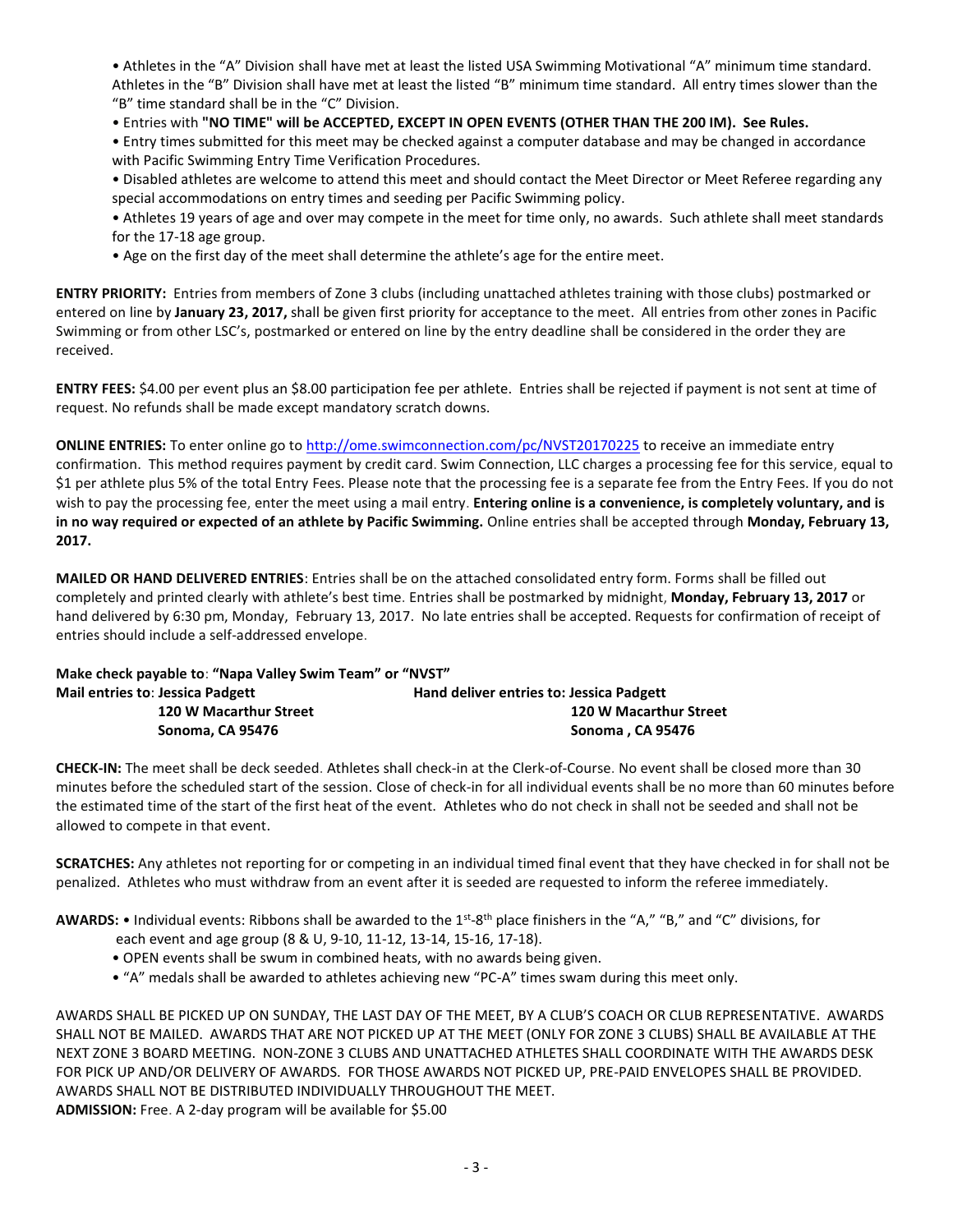**SNACK BAR & HOSPITALITY:** A snack bar will be available throughout the competition. Coaches and working deck officials will be provided lunch. Hospitality will serve refreshments to timers and volunteers.

**MISCELLANEOUS:** No overnight parking is allowed. Facilities will not be provided after meet hours.

**MINIMUM OFFICIALS**: At least seven days prior to the start of the meet, meet management (Meet Director and/or Meet Referee) shall contact a representative from each club participating in the meet, and provide a preliminary inventory of the officials that club is required to provide for each session. Each club shall, by the start of the meet, provide to the Meet Director or designee a list of Officials who have agreed to represent that club during each session of the meet.

At the meet, meet management shall conduct an inventory of officials, and shall compare the number of athletes entered in each session by each club with the number of officials present representing each club. If meet management certifies that a club has not provided sufficient officials for any session of the meet in accordance with the table below, excluding finals in a prelims and finals meet, the club will be fined \$100 per missing official per session of the meet.

| Club athletes entered in session | Trained and carded officials required |  |  |  |  |  |
|----------------------------------|---------------------------------------|--|--|--|--|--|
| $1 - 10$                         |                                       |  |  |  |  |  |
| $11 - 25$                        |                                       |  |  |  |  |  |
| 26-50                            |                                       |  |  |  |  |  |
| 51-75                            |                                       |  |  |  |  |  |
| 76-100                           |                                       |  |  |  |  |  |
| 100 or more                      |                                       |  |  |  |  |  |

\*Zone 3 will include assigned and working Colorado, Intermediary/ Chief Timing Judge, and Computer operator in the count of officials for a session although these positions are not carded. Zone 3 will accept uncarded Trainees in the count of officials for up to two sessions. Clubs may use officials "borrowed" from other clubs, or unattached officials at the meet who agree, to fulfill their obligation under the rule.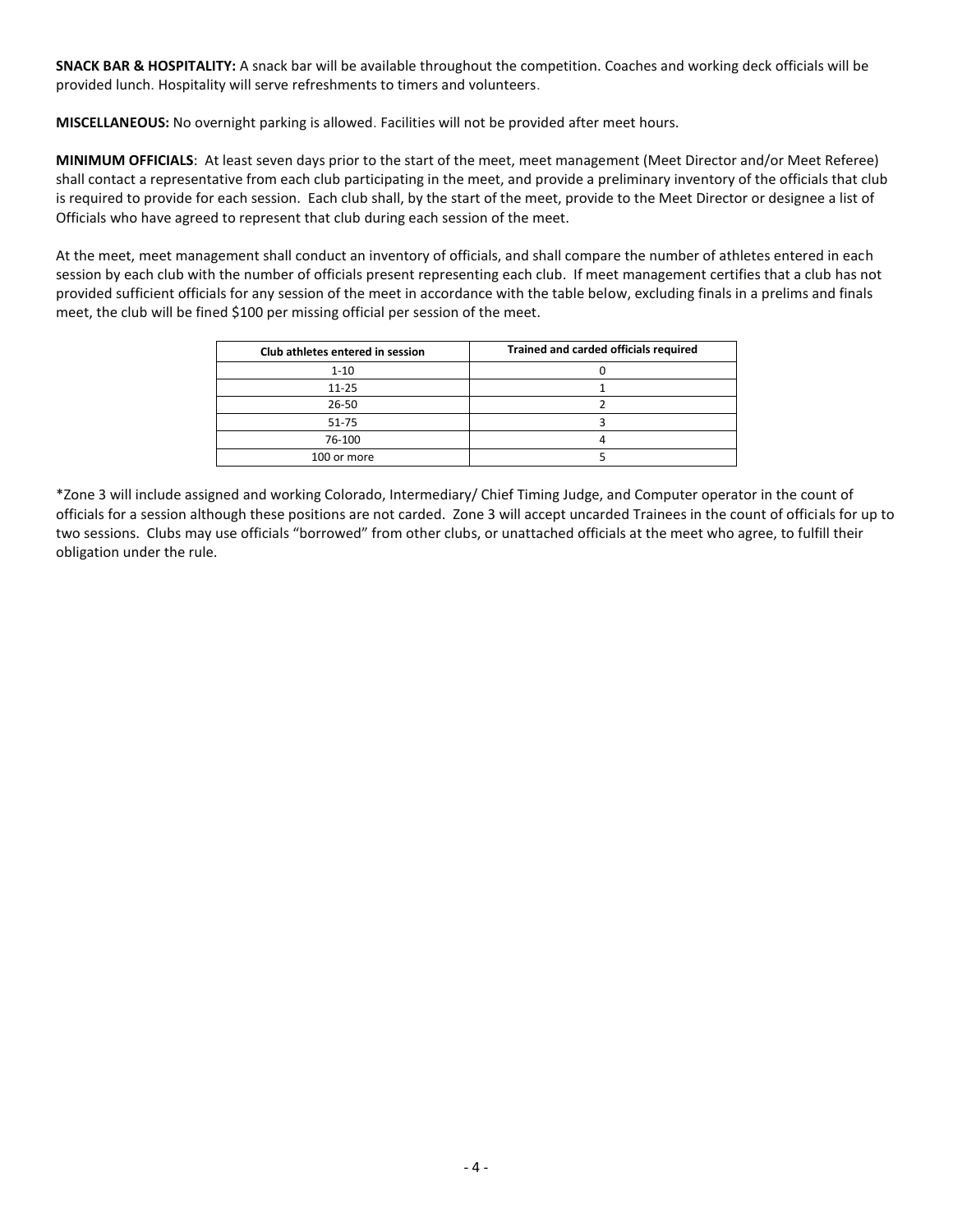| SATURDAY, FEBRUARY 25, 2017   |                                                                                     |                              |               | SUNDAY, FEBRUARY 26, 2017                                                       |             |  |  |  |
|-------------------------------|-------------------------------------------------------------------------------------|------------------------------|---------------|---------------------------------------------------------------------------------|-------------|--|--|--|
| <b>GIRLS</b><br><b>EVENT#</b> | <b>EVENT</b>                                                                        | <b>BOYS</b><br><b>EVENT#</b> | <b>EVENT#</b> | <b>EVENT</b>                                                                    | <b>EVEN</b> |  |  |  |
| $\mathbf{1}$                  | <b>OPEN 400 IM</b><br><b>MINIMUM SEED TIME</b><br>GIRLS: 6:24.19<br>BOYS: 6:13.09   | $\overline{2}$               | 45            | <b>OPEN 200 IM</b>                                                              | 46          |  |  |  |
| 3                             | 13 & O 200 FLY                                                                      | 4                            | 47            | 13 & O 200 BREAST                                                               | 48          |  |  |  |
| 5                             | 11-12 100 FLY                                                                       | 6                            | 49            | 11-12 100 BREAST                                                                | 50          |  |  |  |
| $\overline{7}$                | 9-10 100 FLY                                                                        | 8                            | 51            | 9-10 50 BREAST                                                                  | 52          |  |  |  |
| 9                             | 8 & U 50 FLY                                                                        | 10                           | 53            | 8 & U 50 BREAST                                                                 | 54          |  |  |  |
| 11                            | 13 & O 200 BACK                                                                     | 12                           | 55            | 13 & O 100 BACK                                                                 | 56          |  |  |  |
| 13                            | 11-12 50 BACK                                                                       | 14                           | 57            | 11-12 100 BACK                                                                  | 58          |  |  |  |
| 15                            | 9-10 50 BACK                                                                        | 16                           | 59            | 9-10 100 BACK                                                                   | 60          |  |  |  |
| 17                            | 8 & U 25 BACK                                                                       | 18                           | 61            | 8 & U 50 BACK                                                                   | 62          |  |  |  |
| 19                            | 13 & O 100 BREAST                                                                   | 20                           | 63            | 13 & O 100 FLY                                                                  | 64          |  |  |  |
| 21                            | 11-12 200 BREAST                                                                    | 22                           | 65            | 11-12 200 FLY                                                                   | 66          |  |  |  |
| 23                            | 9-10 100 BREAST                                                                     | 24                           | 67            | 9-10 50 FLY                                                                     | 68          |  |  |  |
| 25                            | 8 & U 25 BREAST                                                                     | 26                           | 69            | 8 & U 25 FLY                                                                    | 70          |  |  |  |
| 27                            | 13 & O 100 FREE                                                                     | 28                           | 71            | 13 & 0 200 FREE                                                                 | 72          |  |  |  |
| 29                            | 11-12 200 FREE                                                                      | 30                           | 73            | 11-12 100 FREE                                                                  | 74          |  |  |  |
| 31                            | 9-10 100 FREE                                                                       | 32                           | 75            | 9-10 200 FREE                                                                   | 76          |  |  |  |
| 33                            | 8 & U 50 FREE                                                                       | 34                           | 77            | 8 & U 25 FREE                                                                   | 78          |  |  |  |
| 35                            | 13 & O 50 FREE                                                                      | 36                           | 79            | 11-12 100 IM                                                                    | 80          |  |  |  |
| 37                            | 11-12 50 FREE                                                                       | 38                           | 81            | 9-10 50 FREE                                                                    | 82          |  |  |  |
| 39                            | 9-10 100 IM                                                                         | 40                           | 83            | 8 & U 100 FREE                                                                  | 84          |  |  |  |
| 41                            | 8 & U 100 IM                                                                        | 42                           | 85            | OPEN 1000 FREE<br><b>MINIMUM SEED TIME</b><br>GIRLS: 14:48.09<br>BOYS: 14:32.59 | 86          |  |  |  |
| 43                            | <b>OPEN 500 FREE</b><br><b>MINIMUM SEED TIME</b><br>GIRLS: 7:35.49<br>BOYS: 7:26.99 | 44                           |               |                                                                                 |             |  |  |  |

|                   | SATURDAY, FEBRUARY 25, 2017                                                         |                              |  |
|-------------------|-------------------------------------------------------------------------------------|------------------------------|--|
| <b>RLS</b><br>NT# | <b>EVENT</b>                                                                        | <b>BOYS</b><br><b>EVENT#</b> |  |
| 1                 | <b>OPEN 400 IM</b><br><b>MINIMUM SEED TIME</b><br>GIRLS: 6:24.19<br>BOYS: 6:13.09   | $\overline{2}$               |  |
| 3                 | 13 & O 200 FLY                                                                      | 4                            |  |
| 5                 | 11-12 100 FLY                                                                       | 6                            |  |
| $\overline{7}$    | 9-10 100 FLY                                                                        | 8                            |  |
| 9                 | 8 & U 50 FLY                                                                        | 10                           |  |
| $\overline{1}$    | 13 & O 200 BACK                                                                     | 12                           |  |
| L3                | 11-12 50 BACK                                                                       | 14                           |  |
| L5                | 9-10 50 BACK                                                                        | 16                           |  |
| $\overline{17}$   | 8 & U 25 BACK                                                                       | 18                           |  |
| L9                | 13 & O 100 BREAST                                                                   | 20                           |  |
| $\overline{21}$   | 11-12 200 BREAST                                                                    | 22                           |  |
| $^{23}$           | 9-10 100 BREAST                                                                     | 24                           |  |
| 25                | 8 & U 25 BREAST                                                                     | 26                           |  |
| 27                | 13 & O 100 FREE                                                                     | 28                           |  |
| 29                | 11-12 200 FREE                                                                      | 30                           |  |
| 31                | 9-10 100 FREE                                                                       | 32                           |  |
| 33                | 8 & U 50 FREE                                                                       | 34                           |  |
| 35 <sub>2</sub>   | 13 & O 50 FREE                                                                      | 36                           |  |
| 37                | 11-12 50 FREE                                                                       | 38                           |  |
| 39                | 9-10 100 IM                                                                         | 40                           |  |
| 11                | 8 & U 100 IM                                                                        | 42                           |  |
| 13                | <b>OPEN 500 FREE</b><br><b>MINIMUM SEED TIME</b><br>GIRLS: 7:35.49<br>BOYS: 7:26.99 | 44                           |  |

Use the following URL to find the time standards: <http://www.pacswim.org/swim-meet-times/standards>